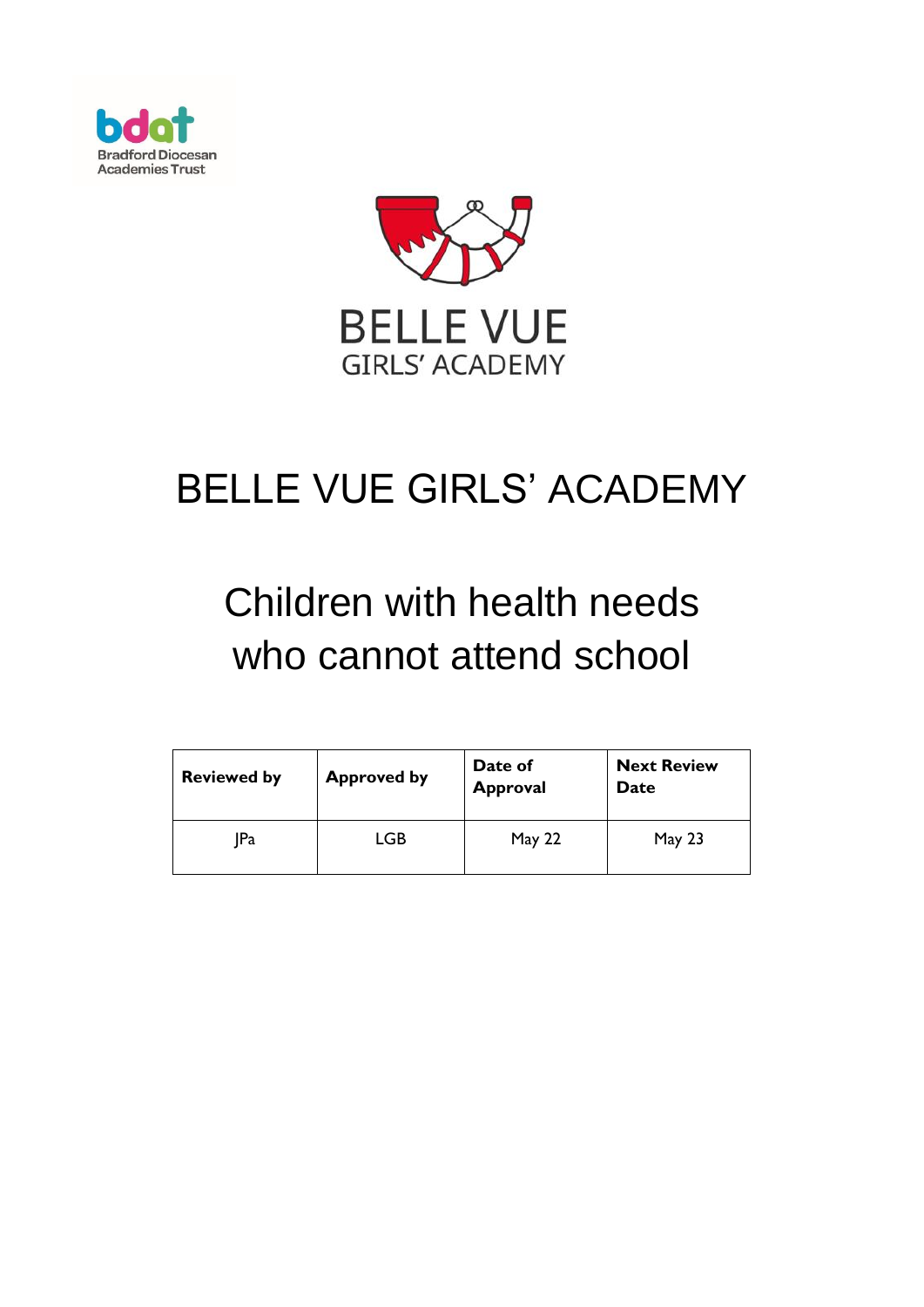## **1. 1. Aims**

This policy aims to ensure that:

- Suitable education is arranged for pupils on roll who cannot attend school due to health needs
- Pupils, staff and parents understand what the school is responsible for when this education is being provided by the local authority

## **2. 2. Legislation and guidance**

This policy reflects the requirements of the [Education Act 1996.](http://www.legislation.gov.uk/ukpga/1996/56/section/19) It also based on guidance provided by our local authority, which can be found here: [https://bso.bradford.gov.uk/content/medical-needs](https://bso.bradford.gov.uk/content/medical-needs-and-hospital-education-service)[and-hospital-education-service](https://bso.bradford.gov.uk/content/medical-needs-and-hospital-education-service)

This policy complies with our funding agreement and articles of association.

### **3. 3. The responsibilities of the school**

- Pupils at school with medical conditions should be properly supported so that they have full access to education, including school trips and physical education.
- Governing bodies must ensure that arrangements are in place in schools to support pupils at school with medical conditions.
- Governing bodies should ensure that school leaders consult health and social care professionals, pupils and parents/carers to ensure that the needs of children with medical conditions are effectively supported.
- Ensure pupils with medical conditions access and enjoy the same opportunities as their peers
- Ensure that no pupil be denied admission unless it would be detrimental to theirs or others health to do so
- The statutory guidance also indicates that schools should develop a policy for supporting pupils with medical conditions and that there should be a named person who is responsible for the practical implementation of this policy within each school. The named person is Mr J Patterson (Deputy Headteacher).

### 3.1 **If the school makes arrangements**

- Initially, the school will attempt to plan to deliver suitable education for children with health needs who cannot attend school. Students not accessing school due to medical needs will be initially referred to the school's weekly 'Pastoral Matrix' meeting. Their case will be discussed and an appropriate initial plan to support the student's education will be put in place. This meeting is attended by the following staff to ensure appropriate provision is considered:
	- o Deputy Headteacher (Pastoral) (Chair)
	- o Deputy Designated Safeguarding Lead
	- o Lead Pastoral Manager
	- o Wellbeing Manager
	- o School Nurse
	- o SENDCo
	- o Pastoral Managers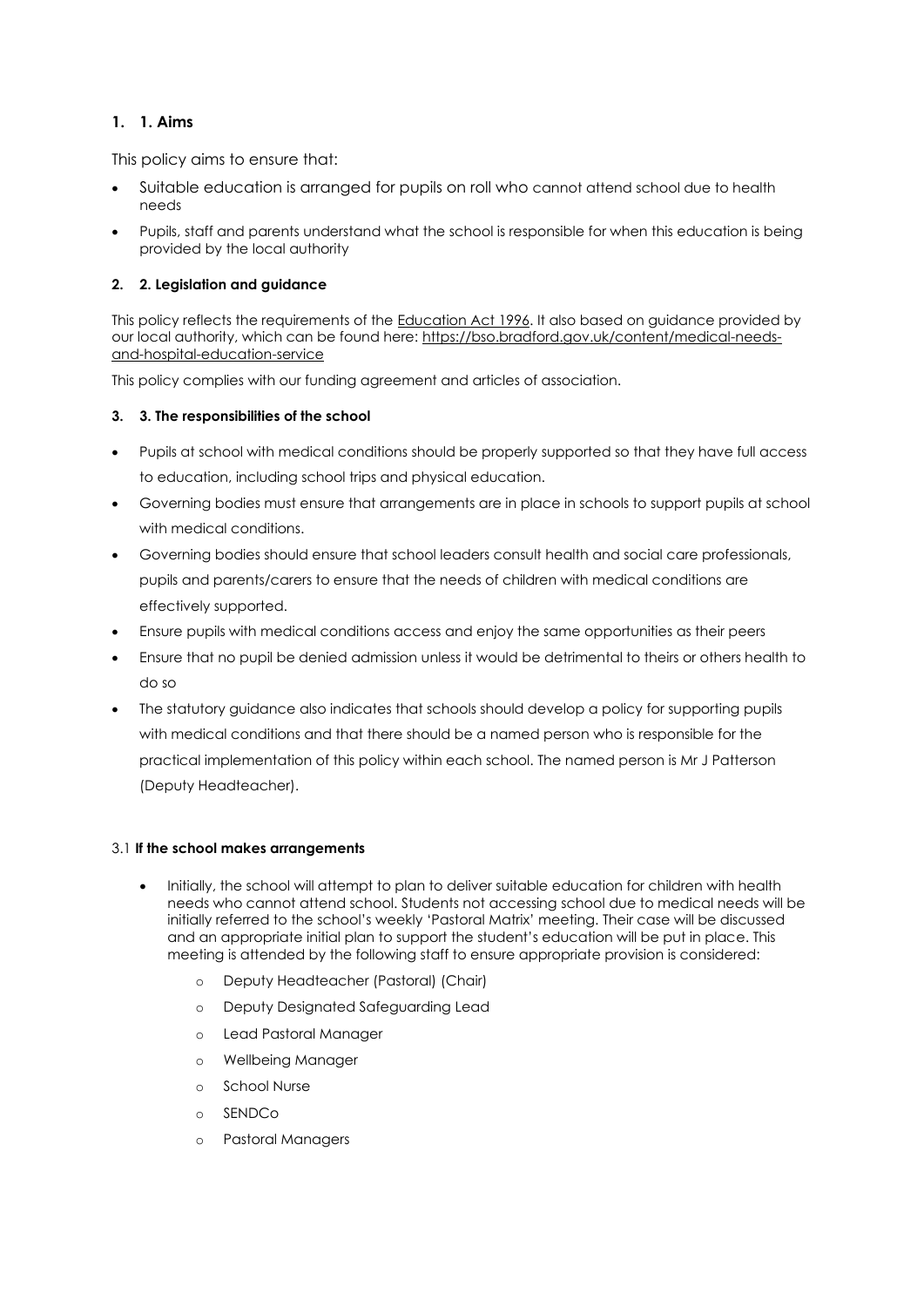- Suitable plans may include:
	- o Access to a temporarily reduced timetable, if appropriate
	- o Access to a blended learning approach (remote and onsite)
	- o Access to support from the school Wellbeing Manager and/or School Nurse
	- o An adapted timetable, including subject and room changes
	- o Issuing lift passes and or assigning a 'buddy' whilst in school

#### **3.2 If the local authority makes arrangements**

- If the school can't make suitable arrangements, Bradford Local Authority will become responsible for arranging suitable education for these children.
	- The school will make appropriate referrals to the Medical Needs and Hospital Education Service for pupils unable to attend school due to health reasons where it is clear that the pupil will be away from school for 15 days or more, whether consecutive or cumulative, and appropriate provision cannot be put in place by school. In these circumstances, parents/carers must take medical evidence into the school which confirms why the pupil is unable to attend school and states how long this is likely to be the case. Statutory guidance states that evidence should be such as that provided by a consultant, however in order to avoid delays the Medical Needs and Hospital Education Service will accept evidence from a GP if the young person is to be referred to a specialist clinician. GP only referrals will initially be considered as an interim referral to avoid delays but must be further supported by specialist evidence in order for provision/support to continue effectively. Failure to provide the appropriate evidence or parental consent could delay the referral process and the consideration of support.
	- o If a pupil has severe anxiety about attending school, the Medical Needs and Hospital Education Service should be a short-term provision with the focus on reintegration. The Local Authority will not have a list of health complaints which dictate whether or not education will be provided.
	- o Parents and the student will be consulted with if such a referral is made. The referral will make it clear on the intended length of the support to be accessed by the Medical Needs and Hospital Education Service. Students will be reintegrated back into school at the soonest suitable opportunity, and this will always be our aim.
	- o On acceptance of a referral, A planning meeting will be arranged to confirm the appropriate arrangements which will be put in place. The Medical Needs and Hospital Education Service will also liaise with the parents and pupils. Parents/carers and pupils will normally be invited to attend these meetings
	- o There will be clearly defined objectives and next steps with the focus and aim on reintegration.
- In cases where the local authority makes arrangements, the school will:
	- o Work constructively with the local authority, providers, relevant agencies and parents to ensure the best outcomes for the pupil
	- o Share information with the local authority and relevant health services as required
	- o Help make sure that the provision offered to the pupil is as effective as possible and that the child can be reintegrated back into school successfully
	- o have a named person with responsibility for pupils with medical needs (Mr J Patterson)
	- o ensure pupils stay on the school role